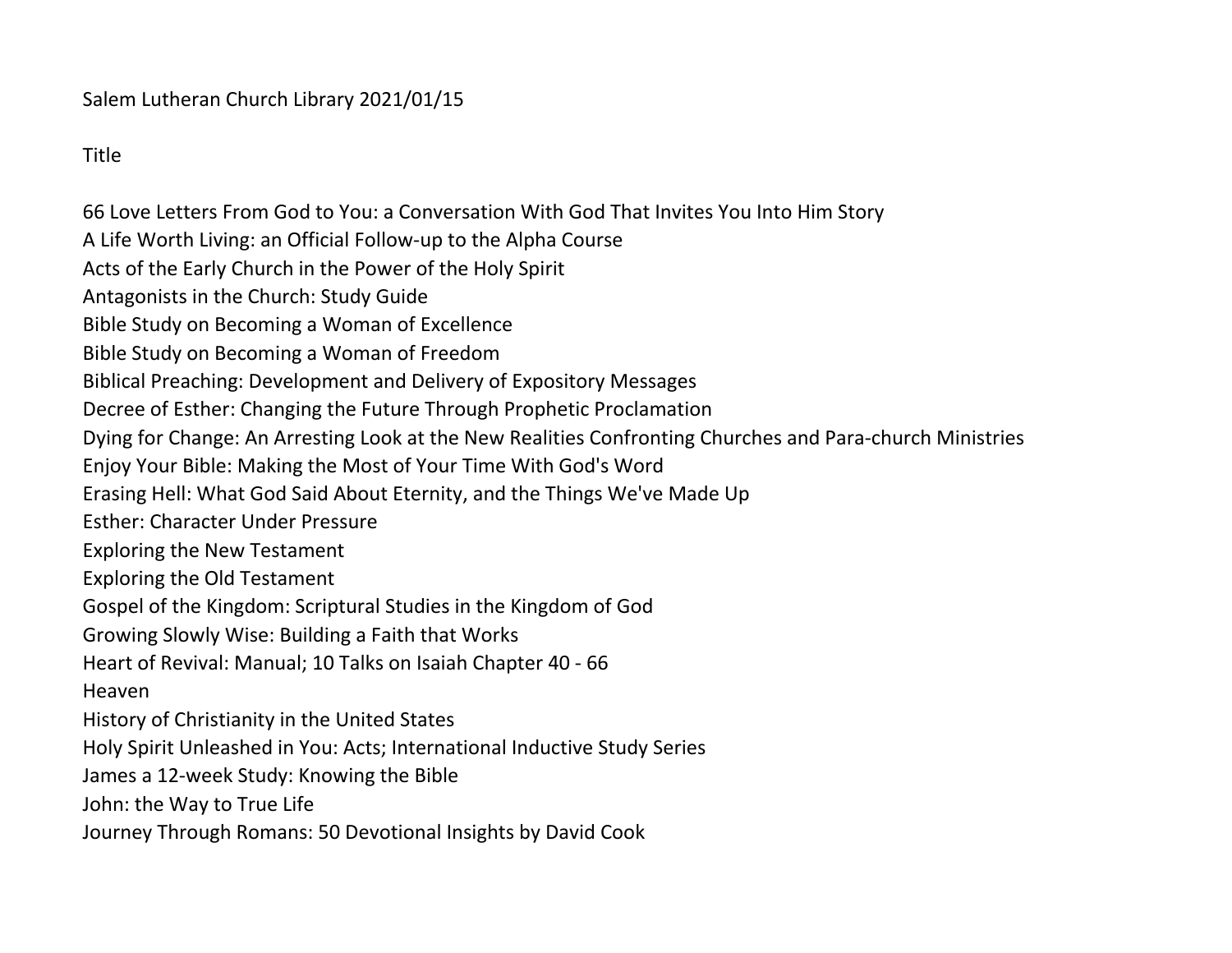Life Lessons With Max Lucado: Book of James Life Lessons With Max Lucado: Book of John Life Lessons With Max Lucado: Book of Romans Life Lessons With Max Lucado: Books of Ruth and Ester Life Lessons With Max Lucado: Hebrews Living By the Book Living in the Power of the Holy Spirit Living Roots: Study of the Augsburg Confession: Lutheran Faith and Life Lord Told Me: I Think Love Dare: Bible Study Moses: God's Man for a Crisis New Joy of Discovery in Bible Study No Holds Barred: Wrestling with God in Prayer Overcoming the Enemy: Discover God's Plan for Winning Spiritual Battles; In Touch Study Series Prayer of Jabez for Women: Breaking Through to the Blessed Life Prayer of Jabez: Breaking Through to the Blessed Life Revelation Satisfy My Thirsty Soul: For I Am Desperate for Your Presence Secrets of the Vine: Breaking Through to Abundance Seeking Him: Experiencing the Joy of Personal Revival Short History of Christian Doctrine: From the First Century to the Present Sincerely Yours: Discovering the Treasures of God's Written Word; Vol. 4 Gospel of John Story as Torah: Reading Old Testament Narrative Ethically The Six Miracles of Calvary: Unveiling the Story of the Resurrection Touch of Jesus: Stories of Faith From the Life of Christ Understanding Jesus: Cultural Insights Into the Words and Deeds of Christ Wiersbe Bible Study Series: Growing Up in Christ; James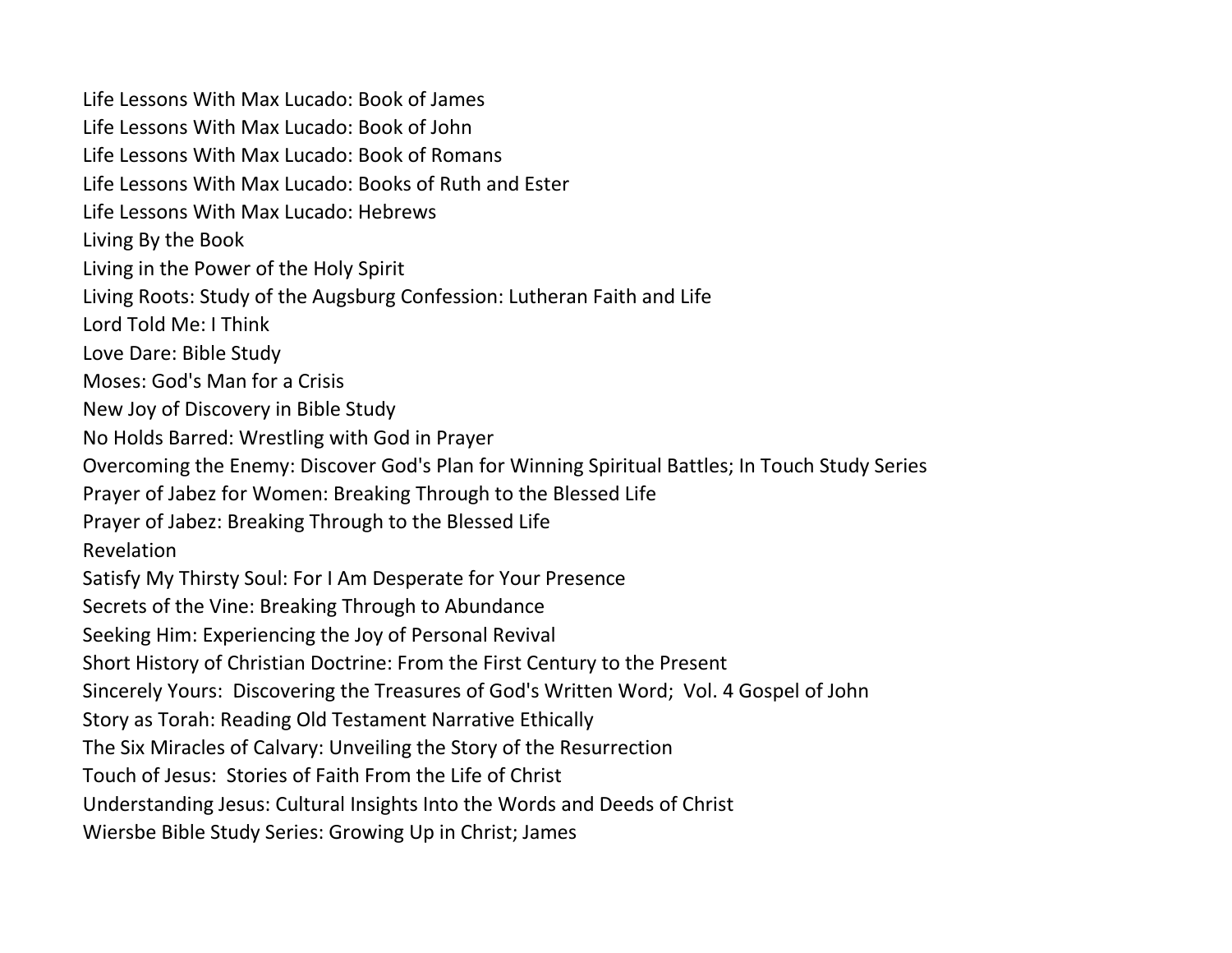Woman of Creativity: Women of Character Bible Studies Getting a Grip: Finding Balance in Your Daily Life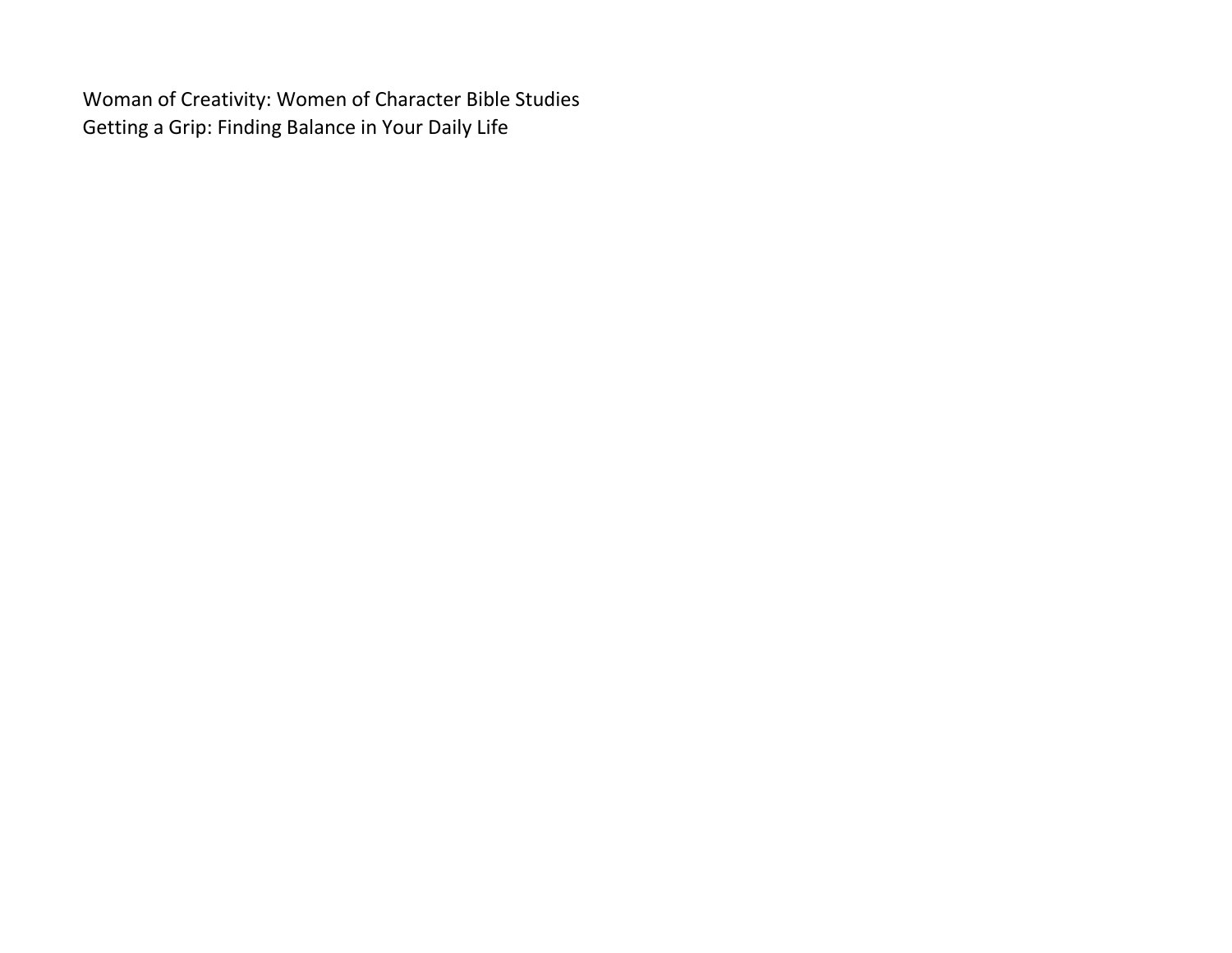|                                       | Pub.                              |
|---------------------------------------|-----------------------------------|
| Author                                | Date<br>Subject                   |
| Crabb, Dr. Larry                      | 2009 Bible - Study                |
| Gumbel, Nicky                         | 2006 Bible - Study                |
| Heckel, Helmar W.                     | N/A Bible - Study                 |
| Haugk, Kenneth C. and Perry, R. Scott | 1988 Bible - Study                |
| Heald, Cylnthia                       | 1986 Bible - Study                |
| Heald, Cylnthia                       | 1992 Bible - Study                |
| Robinson, Haddon W.                   | 2001 Bible - Study                |
| Fruh, Aaron                           | 2004 Bible - Study                |
| Anderson, Leith                       | 1990 Bible - Study                |
| Jensen, Irving L.                     | 1976 Bible - Study                |
| Chan, Francis & Sprinkle, Preston     | 2011 Bible - Study                |
| Pell, Patty                           | 2002 Bible - Study                |
| Dunnett, Walter M.                    | 2001 Bible - Introductions - N.T. |
| Schultz, Samuel J. and Smith, Gary V. | 2001 Bible - Study                |
| Ladd, George Eldon                    | 1959 Bible - Study                |
| Roper, David                          | 2000 Bible - Study                |
| Gumbel, Nicky                         | 2000 Bible - Study                |
| Alcorn, Randy                         | 2004 Bible - Study                |
| Koester, Nancy                        | 2007 Bible - Study                |
| Arthur, Kay                           | 1994 Bible - Study                |
| Packer, J.I. and Ortlund, Dane C.     | 2013 Bible - Study                |
| Connelly, Douglas                     | 2002 Bible - Study                |
| Cook, David                           | 2014 Bible - Study                |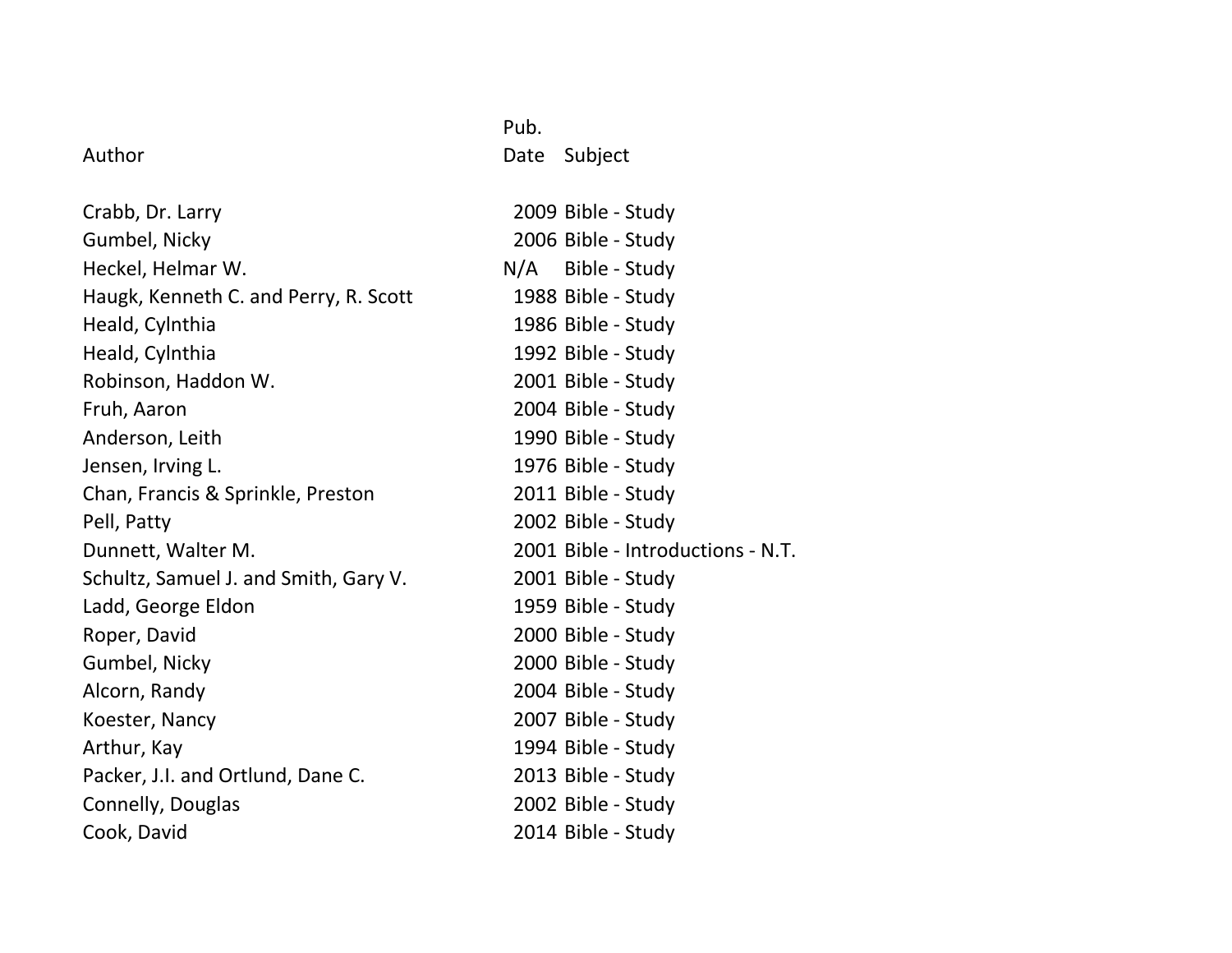| Lucado, Max                               | 1996 Bible - Study |
|-------------------------------------------|--------------------|
| Lucado, Max                               | 1996 Bible - Study |
| Lucado, Max                               | 2007 Bible - Study |
| Lucado, Max                               | 1996 Bible - Study |
| Lucado, Max                               | 2007 Bible - Study |
| Hendricks, Howard G. and William D.       | 1991 Bible - Study |
| Stanley, Charles F.                       | 2005 Bible - Study |
| <b>Augsburg Fortress</b>                  | 1994 Bible - Study |
| Matzat, Don                               | 1995 Bible - Study |
| Catt, Michael, Kendrick, Alex and Stephen | 2009 Bible - Study |
| Swindoll, Charles R.                      | 1985 Bible - Study |
| Wald, Oletta                              | 2002 Bible - Study |
| Roberts, Mark D.                          | 2005 Bible - Study |
| Stanley, Charles F.                       | 1997 Bible - Study |
| Wilkinson, Darlene                        | 2002 Bible - Study |
| Wilkinson, Bruce H. Dr.                   | 2000 Bible - Study |
| Games, Betzold                            | 1984 Bible Study   |
| Dillow, Linda                             | 2007 Bible - Study |
| Wilkinson, Bruce and Kopp, David          | 2001 Bible - Study |
| DeMoss, Nancy Leigh and Grissom, Tim      | 2004 Bible - Study |
| Lohse, Bernhard                           | 1978 Bible - Study |
| Mainse, Ann                               | 2002 Bible - Study |
| Wenham, Gordon J.                         | 2000 Bible - Study |
| Nicholson, William R.                     | 2001 Bible - Study |
| Vigeveno, H.S.                            | 1997 Bible - Study |
| Amaral, Joe                               | 2009 Bible - Study |
| Wiersbe, Warren W.                        | 2007 Bible - Study |